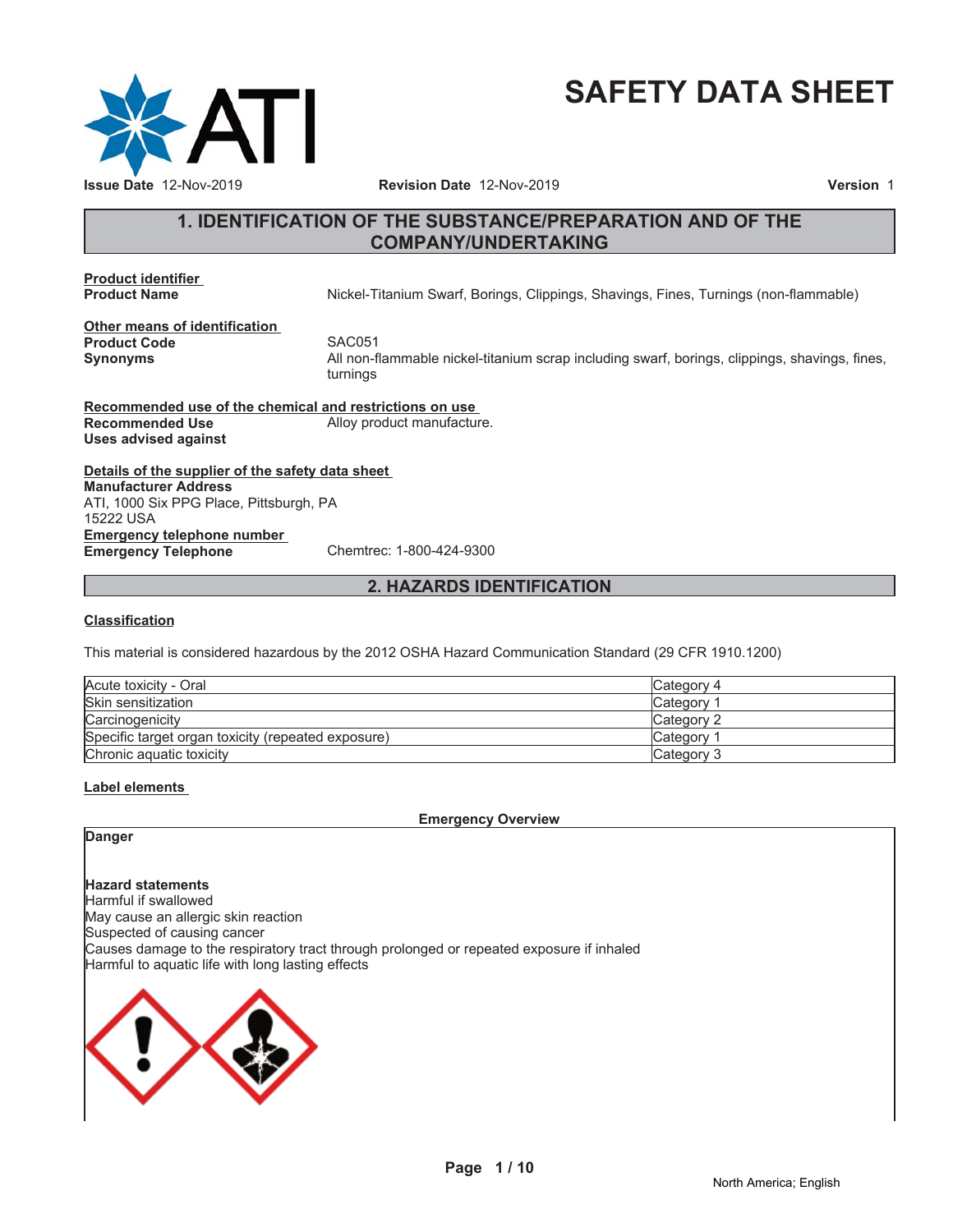**Odor** Odorless

**Appearance** Metal turnings, fines **Physical state** Solid

\_\_\_\_\_\_\_\_\_\_\_\_\_\_\_\_\_\_\_\_\_\_\_\_\_\_\_\_\_\_\_\_\_\_\_\_\_\_\_\_\_\_\_\_\_\_\_\_\_\_\_\_\_\_\_\_\_\_\_\_\_\_\_\_\_\_\_\_\_\_\_\_\_\_\_\_\_\_\_\_\_\_\_\_\_\_\_\_\_\_\_\_\_

**Precautionary Statements - Prevention**

Do not handle until all safety precautions have been read and understood Use personal protective equipment as required Wear protective gloves Wash hands thoroughly after handling Do not eat, drink or smoke when using this product Avoid breathing dust/fume Avoid release to the environment

#### **Precautionary Statements - Response**

Wash contaminated clothing before reuse If skin irritation or rash occurs: Get medical advice/attention IF SWALLOWED: Call a POISON CENTER or doctor/physician if you feel unwell

#### **Precautionary Statements - Disposal**

Dispose of contents/container to an approved waste disposal plant

#### **Hazards not otherwise classified (HNOC)**

Not applicable

#### **Other Information**

When product is subjected to welding, burning, melting, sawing, brazing, grinding, buffing, polishing, or other similar heat-generating processes, the following potentially hazardous airborne particles and/or fumes may be generated: Titanium dioxide an IARC Group 2B carcinogen. Vanadium pentoxide (V2O5) affects eyes, skin, respiratory system. Zinc, copper, magnesium, or cadmium fumes may cause metal fume fever.

#### **3. COMPOSITION/INFORMATION ON INGREDIENTS**

**Synonyms** All non-flammable nickel-titanium scrap including swarf, borings, clippings, shavings, fines, turnings.

| <b>Chemical Name</b> | <b>CAS No.</b> | Weight-%  |
|----------------------|----------------|-----------|
| Nickel               | 7440-02-0      | $35 - 60$ |
| Titanium             | 7440-32-6      | 20-50     |
| <b>Hafnium</b>       | 7440-58-6      | $0 - 40$  |
| Niobium (Columbium)  | 7440-03-1      | $0 - 20$  |
| Copper               | 7440-50-8      | $0 - 15$  |
| Vanadium             | 7440-62-2      | $0 - 10$  |
| Iron                 | 7439-89-6      | $0-6$     |
| <b>Boron</b>         | 7440-42-8      | $0 - 1$   |
|                      |                |           |

#### **4. FIRST AID MEASURES**

| <b>First aid measures</b> |                                                                                                                                                        |
|---------------------------|--------------------------------------------------------------------------------------------------------------------------------------------------------|
| Eye contact               | In the case of particles coming in contact with eyes during processing, treat as with any<br>foreign object.                                           |
| <b>Skin Contact</b>       | Wash off immediately with soap and plenty of water. In the case of allergic skin reaction see<br>a physician.                                          |
| <b>Inhalation</b>         | If excessive amounts of smoke, fume, or particulate are inhaled during processing, remove<br>to fresh air and consult a qualified health professional. |
| Ingestion                 | IF SWALLOWED: Call a POISON CENTER or doctor/physician if you feel unwell.                                                                             |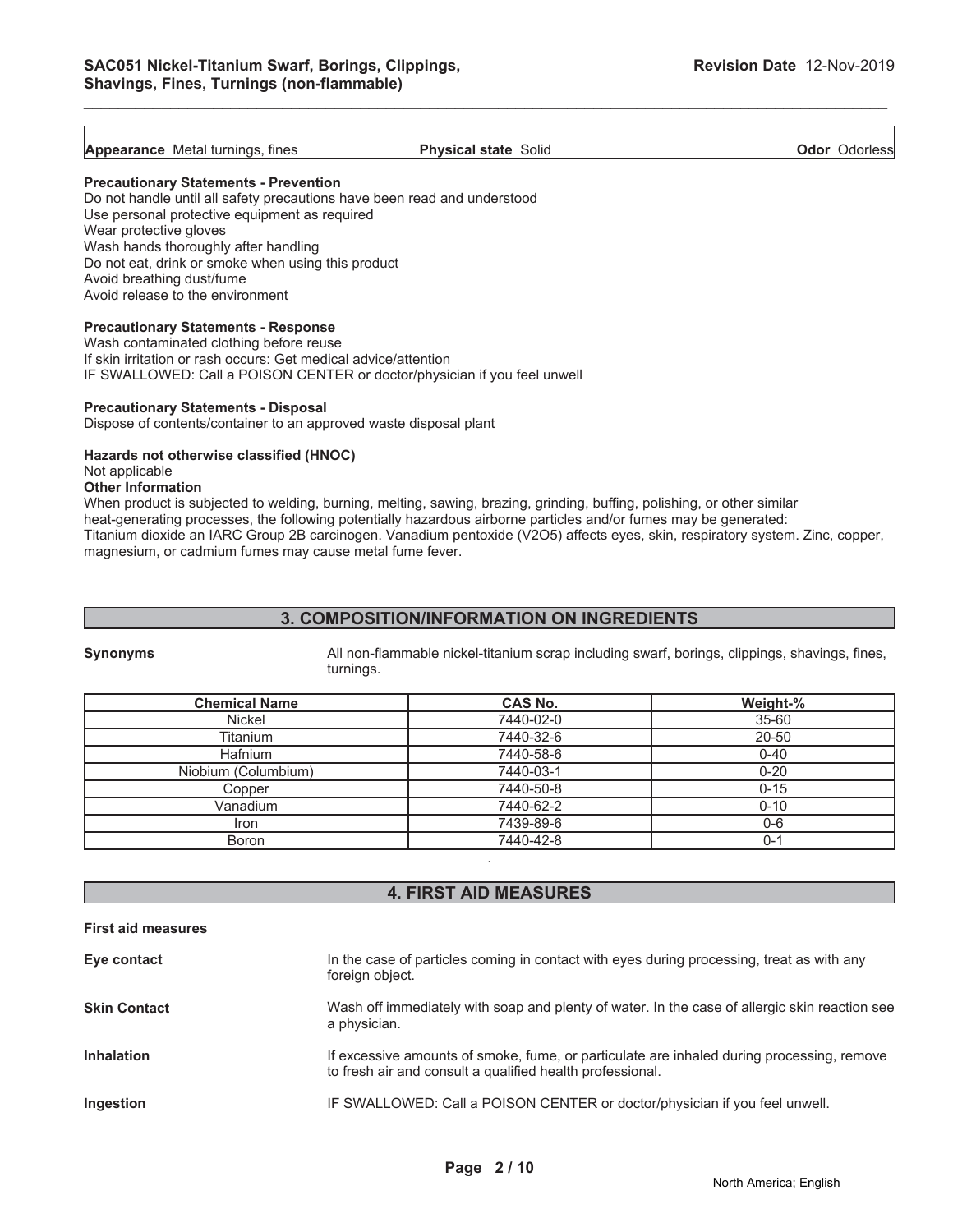#### **Most important symptoms and effects, both acute and delayed**

**Symptoms** May cause allergic skin reaction. May cause acute gastrointestinal effects if swallowed.

#### **Indication of any immediate medical attention and special treatment needed**

**Note to physicians** Treat symptomatically.

#### **5. FIRE-FIGHTING MEASURES**

#### **Suitable extinguishing media**

Product not flammable in the form as distributed, flammable as finely divided particles or pieces resulting from processing of this product. Isolate large fires and allow to burn out. Smother small fires with salt (NaCl) or class D dry powder fire extinguisher.

**Unsuitable extinguishing media** Do not spray water on burning metal as an explosion may occur. This explosive characteristic is caused by the hydrogen and steam generated by the reaction of water with the burning material.

#### **Specific hazards arising from the chemical**

Intense heat. Very fine, high surface area material resulting from processing this product may ignite spontaneously at room temperature. WARNING: Fine particles of this product may form combustible dust-air mixtures. Keep particles away from all ignition sources including heat, sparks, and flame. Prevent dust accumulations to minimize combustible dust hazard.

**Hazardous combustion products**Titanium dioxide an IARC Group 2B carcinogen. Vanadium pentoxide (V2O5) affects eyes, skin, respiratory system. Zinc, copper, magnesium, or cadmium fumes may cause metal fume fever.

**Explosion data Sensitivity to Mechanical Impact** None. **Sensitivity to Static Discharge** None.

#### **Protective equipment and precautions for firefighters**

Firefighters should wear self-contained breathing apparatus and full firefighting turnout gear.

#### **6. ACCIDENTAL RELEASE MEASURES**

#### **Personal precautions, protective equipment and emergency procedures**

| 7. HANDLING AND STORAGE                              |                                                                                                                                                                           |  |  |
|------------------------------------------------------|---------------------------------------------------------------------------------------------------------------------------------------------------------------------------|--|--|
| Methods for cleaning up                              | Sweep or shovel material into dry containers. Avoid creating uncontrolled dust.                                                                                           |  |  |
| <b>Methods for containment</b>                       | Prevent further leakage or spillage if safe to do so.                                                                                                                     |  |  |
| Methods and material for containment and cleaning up |                                                                                                                                                                           |  |  |
| <b>Environmental precautions</b>                     | Collect spillage to prevent release to the environment.                                                                                                                   |  |  |
| <b>Environmental precautions</b>                     |                                                                                                                                                                           |  |  |
| For emergency responders                             | Use personal protective equipment as required. Follow Emergency Response Guidebook,<br>Guide No. 171, EXCEPT for FIRE follow Emergency Response Guidebook, Guide No. 170. |  |  |
| <b>Personal precautions</b>                          | Use personal protective equipment as required.                                                                                                                            |  |  |
|                                                      |                                                                                                                                                                           |  |  |

#### **Precautions for safe handling**

**Advice on safe handling** Very fine, high surface area material resulting from grinding, buffing, polishing, or similar processes of this product may ignite spontaneously at room temperature. WARNING: Fine particles of this product may form combustible dust-air mixtures. Keep particles away from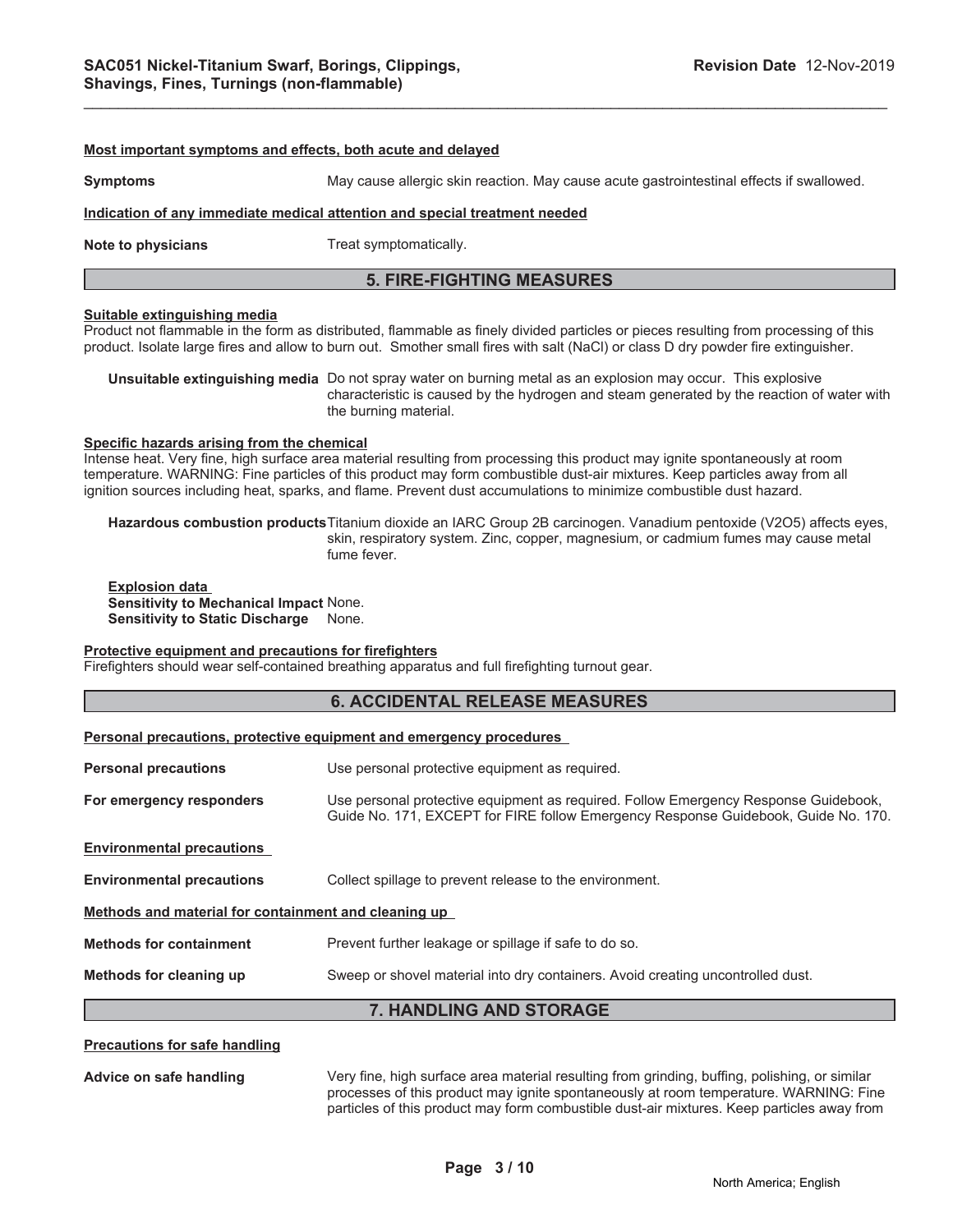all ignition sources including heat, sparks, and flame. Prevent dust accumulations to minimize combustible dust hazard.

#### **Conditions for safe storage, including any incompatibilities**

| <b>Storage Conditions</b> | Keep away from heat, sparks, flame and other sources of ignition (i.e., pilot lights, electric<br>motors and static electricity).                                                                                                |
|---------------------------|----------------------------------------------------------------------------------------------------------------------------------------------------------------------------------------------------------------------------------|
| Incompatible materials    | Dissolves in hydrofluoric acid. Ignites in the presence of fluorine. When heated above<br>200°C, reacts exothermically with the following: chlorine, bromine, halocarbons, carbon<br>tetrachloride, carbon tetrafluoride, freon. |

\_\_\_\_\_\_\_\_\_\_\_\_\_\_\_\_\_\_\_\_\_\_\_\_\_\_\_\_\_\_\_\_\_\_\_\_\_\_\_\_\_\_\_\_\_\_\_\_\_\_\_\_\_\_\_\_\_\_\_\_\_\_\_\_\_\_\_\_\_\_\_\_\_\_\_\_\_\_\_\_\_\_\_\_\_\_\_\_\_\_\_\_\_

### **8. EXPOSURE CONTROLS/PERSONAL PROTECTION**

#### **Control parameters**

#### **Exposure Guidelines**

| <b>Chemical Name</b> | <b>ACGIH TLV</b>                                           | <b>OSHA PEL</b>                                     |
|----------------------|------------------------------------------------------------|-----------------------------------------------------|
| Nickel               | TWA: $1.5 \text{ mg/m}^3$ inhalable fraction               | TWA: 1 $mq/m3$                                      |
| 7440-02-0            |                                                            |                                                     |
| Titanium             |                                                            |                                                     |
| 7440-32-6            |                                                            |                                                     |
| <b>Hafnium</b>       | TWA: $0.5 \text{ mg/m}^3$ TWA: $0.5 \text{ mg/m}^3$ Hf     | TWA: $0.5$ mg/m <sup>3</sup>                        |
| 7440-58-6            |                                                            |                                                     |
| Niobium (Columbium)  |                                                            |                                                     |
| 7440-03-1            |                                                            |                                                     |
| Copper               | TWA: $0.2 \text{ mg/m}^3$ fume TWA: 1 mg/m <sup>3</sup> Cu | TWA: $0.1 \text{ mg/m}^3$ fume                      |
| 7440-50-8            | dust and mist                                              | TWA: 1 mg/m <sup>3</sup> dust and mist              |
| Vanadium             |                                                            | Ceiling: 0.5 mg/m <sup>3</sup> V2O5 respirable dust |
| 7440-62-2            |                                                            | Ceiling: 0.1 mg/m <sup>3</sup> V2O5 fume            |
| Iron                 |                                                            |                                                     |
| 7439-89-6            |                                                            |                                                     |
| Boron                |                                                            |                                                     |
| 7440-42-8            |                                                            |                                                     |

#### **Appropriate engineering controls**

| <b>Engineering Controls</b>           | Avoid generation of uncontrolled particles.                                                                                                                                                                                                                                                                                                                                     |  |  |
|---------------------------------------|---------------------------------------------------------------------------------------------------------------------------------------------------------------------------------------------------------------------------------------------------------------------------------------------------------------------------------------------------------------------------------|--|--|
|                                       | Individual protection measures, such as personal protective equipment                                                                                                                                                                                                                                                                                                           |  |  |
| Eye/face protection                   | When airborne particles may be present, appropriate eye protection is recommended. For<br>example, tight-fitting goggles, foam-lined safety glasses or other protective equipment that<br>shield the eyes from particles.                                                                                                                                                       |  |  |
| Skin and body protection              | Fire/flame resistant/retardant clothing may be appropriate during hot work with the product.<br>Wear protective gloves. Cut-resistant gloves and/or protective clothing may be appropriate<br>when sharp surfaces are present.                                                                                                                                                  |  |  |
| <b>Respiratory protection</b>         | When particulates/fumes/gases are generated and if exposure limits are exceeded or<br>irritation is experienced, proper approved respiratory protection should be worn.<br>Positive-pressure supplied air respirators may be required for high airborne contaminant<br>concentrations. Respiratory protection must be provided in accordance with current local<br>regulations. |  |  |
| <b>General Hygiene Considerations</b> | Handle in accordance with good industrial hygiene and safety practice.                                                                                                                                                                                                                                                                                                          |  |  |
| 9. PHYSICAL AND CHEMICAL PROPERTIES   |                                                                                                                                                                                                                                                                                                                                                                                 |  |  |

**Information on basic physical and chemical properties**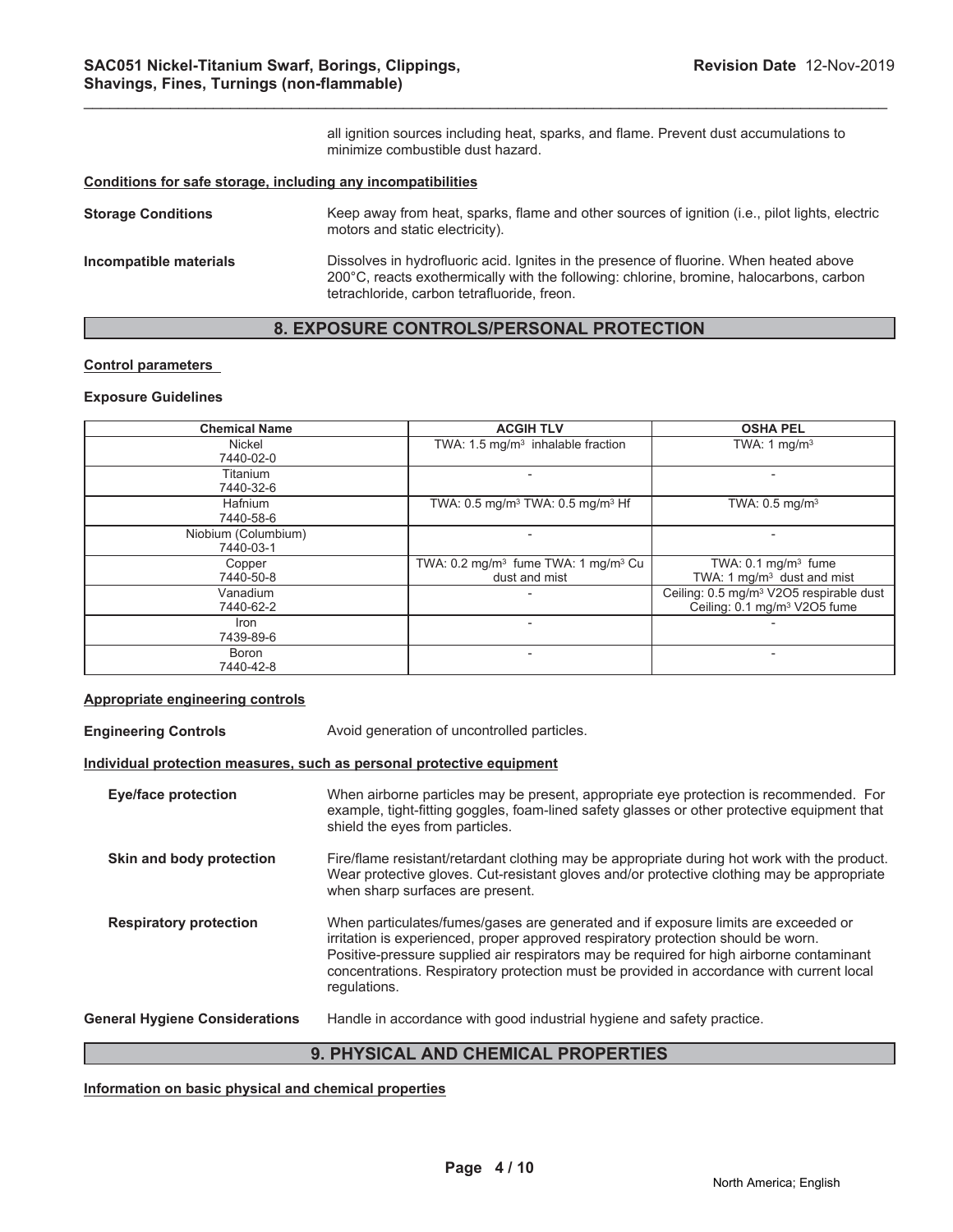| <b>Physical state</b><br>Appearance<br>Color                                                                         | Solid<br>Metal turnings, fines<br>Metallic, gray or silver | Odor<br><b>Odor threshold</b>                                                                                                                                       | Odorless<br>Not applicable |
|----------------------------------------------------------------------------------------------------------------------|------------------------------------------------------------|---------------------------------------------------------------------------------------------------------------------------------------------------------------------|----------------------------|
| <b>Property</b><br>рH<br>Melting point / freezing point<br>Boiling point / boiling range                             | Values<br>1015 °C / 1860 °F                                | Remarks • Method<br>Not applicable                                                                                                                                  |                            |
| <b>Flash point</b><br><b>Evaporation rate</b><br>Flammability (solid, gas)                                           |                                                            | Not applicable<br>Product not flammable in the form as distributed.<br>flammable as finely divided particles or pieces<br>resulting from processing of this product |                            |
| <b>Flammability Limit in Air</b><br><b>Upper flammability limit:</b><br>Lower flammability limit:                    |                                                            |                                                                                                                                                                     |                            |
| Vapor pressure<br><b>Vapor density</b><br><b>Specific Gravity</b>                                                    | $5.8 - 7.5$                                                | Not applicable<br>Not applicable                                                                                                                                    |                            |
| <b>Water solubility</b><br>Solubility in other solvents<br><b>Partition coefficient</b>                              | Insoluble                                                  | Not applicable                                                                                                                                                      |                            |
| <b>Autoignition temperature</b><br><b>Decomposition temperature</b><br><b>Kinematic viscosity</b>                    |                                                            | Not applicable<br>Not applicable<br>Not applicable                                                                                                                  |                            |
| <b>Dynamic viscosity</b><br><b>Explosive properties</b><br><b>Oxidizing properties</b>                               | Not applicable<br>Not applicable                           | Not applicable                                                                                                                                                      |                            |
| <b>Other Information</b>                                                                                             |                                                            |                                                                                                                                                                     |                            |
| <b>Softening point</b><br><b>Molecular weight</b><br><b>VOC Content (%)</b><br><b>Density</b><br><b>Bulk density</b> | Not applicable<br>360-470 lb/ft3                           |                                                                                                                                                                     |                            |

\_\_\_\_\_\_\_\_\_\_\_\_\_\_\_\_\_\_\_\_\_\_\_\_\_\_\_\_\_\_\_\_\_\_\_\_\_\_\_\_\_\_\_\_\_\_\_\_\_\_\_\_\_\_\_\_\_\_\_\_\_\_\_\_\_\_\_\_\_\_\_\_\_\_\_\_\_\_\_\_\_\_\_\_\_\_\_\_\_\_\_\_\_

## **10. STABILITY AND REACTIVITY**

#### **Reactivity** Not applicable

**Chemical stability** Stable under normal conditions.

#### **Possibility of Hazardous Reactions**

None under normal processing.

**Hazardous polymerization** Hazardous polymerization does not occur.

#### **Conditions to avoid**

Dust formation and dust accumulation.

#### **Incompatible materials**

Dissolves in hydrofluoric acid. Ignites in the presence of fluorine. When heated above 200°C, reacts exothermically with the following: chlorine, bromine, halocarbons, carbon tetrachloride, carbon tetrafluoride, freon.

#### **Hazardous Decomposition Products**

When product is subjected to welding, burning, melting, sawing, brazing, grinding, buffing, polishing, or other similar heat-generating processes, the following potentially hazardous airborne particles and/or fumes may be generated: Titanium dioxide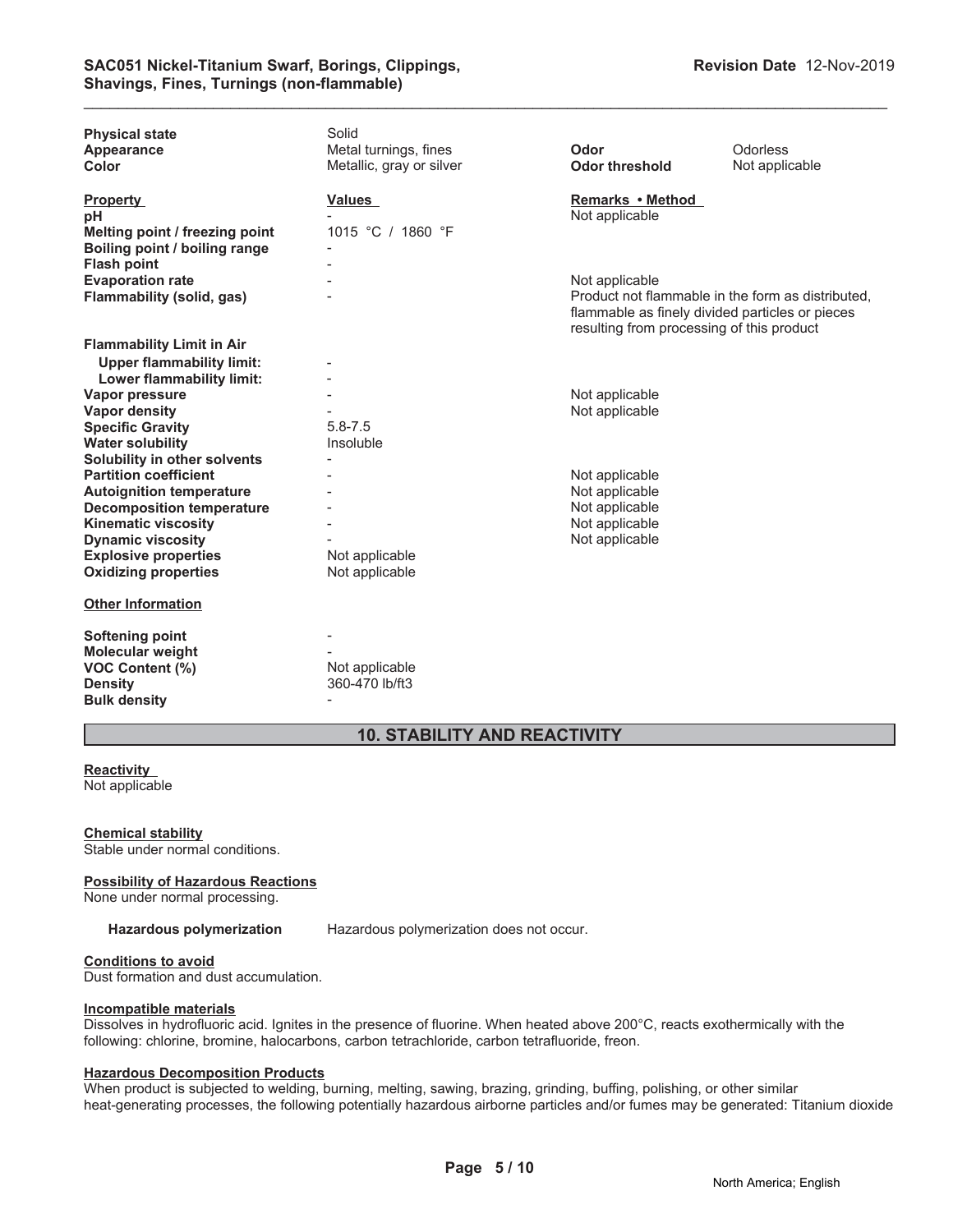an IARC Group 2B carcinogen. Vanadium pentoxide (V2O5) affects eyes, skin, respiratory system.

#### **11. TOXICOLOGICAL INFORMATION**

\_\_\_\_\_\_\_\_\_\_\_\_\_\_\_\_\_\_\_\_\_\_\_\_\_\_\_\_\_\_\_\_\_\_\_\_\_\_\_\_\_\_\_\_\_\_\_\_\_\_\_\_\_\_\_\_\_\_\_\_\_\_\_\_\_\_\_\_\_\_\_\_\_\_\_\_\_\_\_\_\_\_\_\_\_\_\_\_\_\_\_\_\_

#### **Information on likely routes of exposure**

#### **Product Information**

| <b>Inhalation</b>   | Suspected of causing cancer if inhaled. Causes damage to the respiratory tract through<br>prolonged or repeated exposure if inhaled. |
|---------------------|--------------------------------------------------------------------------------------------------------------------------------------|
| Eye contact         | Product not classified.                                                                                                              |
| <b>Skin Contact</b> | May cause sensitization by skin contact.                                                                                             |
| <b>Ingestion</b>    | Harmful if swallowed.                                                                                                                |

| <b>Chemical Name</b>             | Oral LD50         | <b>Dermal LD50</b>       | <b>Inhalation LC50</b>   |
|----------------------------------|-------------------|--------------------------|--------------------------|
| Nickel<br>7440-02-0              | $> 9000$ mg/kg bw |                          | $> 10.2$ mg/L            |
| lTitanium<br>7440-32-6           | > 5000 mg/kg bw   |                          | $\overline{\phantom{0}}$ |
| <b>Hafnium</b><br>7440-58-6      | > 5000 mg/kg bw   | $\overline{\phantom{0}}$ | $>4.3$ mg/L              |
| Niobium (Columbium)<br>7440-03-1 | > 10,000 mg/kg bw | $> 2000$ mg/kg bw        |                          |
| Copper<br>7440-50-8              | 481 mg/kg bw      | >2000 mg/kg bw           | >5.11 mg/L               |
| <b>Nanadium</b><br>7440-62-2     | > 2000 mg/kg bw   |                          |                          |
| llron<br>7439-89-6               | 98,600 mg/kg bw   |                          | $> 0.25$ mg/L            |
| Boron<br>7440-42-8               | $>$ 2000 mg/kg bw |                          | $> 5.08$ mg/L            |

#### **Information on toxicological effects**

**Symptoms** May cause sensitization by skin contact. May cause acute gastrointestinal effects if swallowed.

#### **Delayed and immediate effects as well as chronic effects from short and long-term exposure**

| <b>Acute toxicity</b>             | Harmful if swallowed.                    |
|-----------------------------------|------------------------------------------|
| <b>Skin corrosion/irritation</b>  | Product not classified.                  |
| Serious eye damage/eye irritation | Product not classified.                  |
| <b>Sensitization</b>              | May cause sensitization by skin contact. |
| <b>Germ cell mutagenicity</b>     | Product not classified.                  |
| Carcinogenicity                   | May cause cancer by inhalation.          |

| <b>Chemica</b><br>l Name | <b>ACGIH</b> | <b>IARC</b> | <b>NTP</b>                | OCDA<br>א⊓כּט |
|--------------------------|--------------|-------------|---------------------------|---------------|
| Nicker                   |              | Group       | Known                     |               |
| 7440-02-0                |              | 2E<br>Group | Anticipated<br>keasonably |               |

**Reproductive toxicity example 3 Product not classified.**<br> **STOT - single exposure** Product not classified. **STOT - single exposure<br>STOT - repeated exposure Aspiration hazard** 

Causes disorder and damage to the: Respiratory System.<br>Product not classified.

#### **12. ECOLOGICAL INFORMATION**

This product contains a chemical which is listed as a severe marine pollutant according to DOT.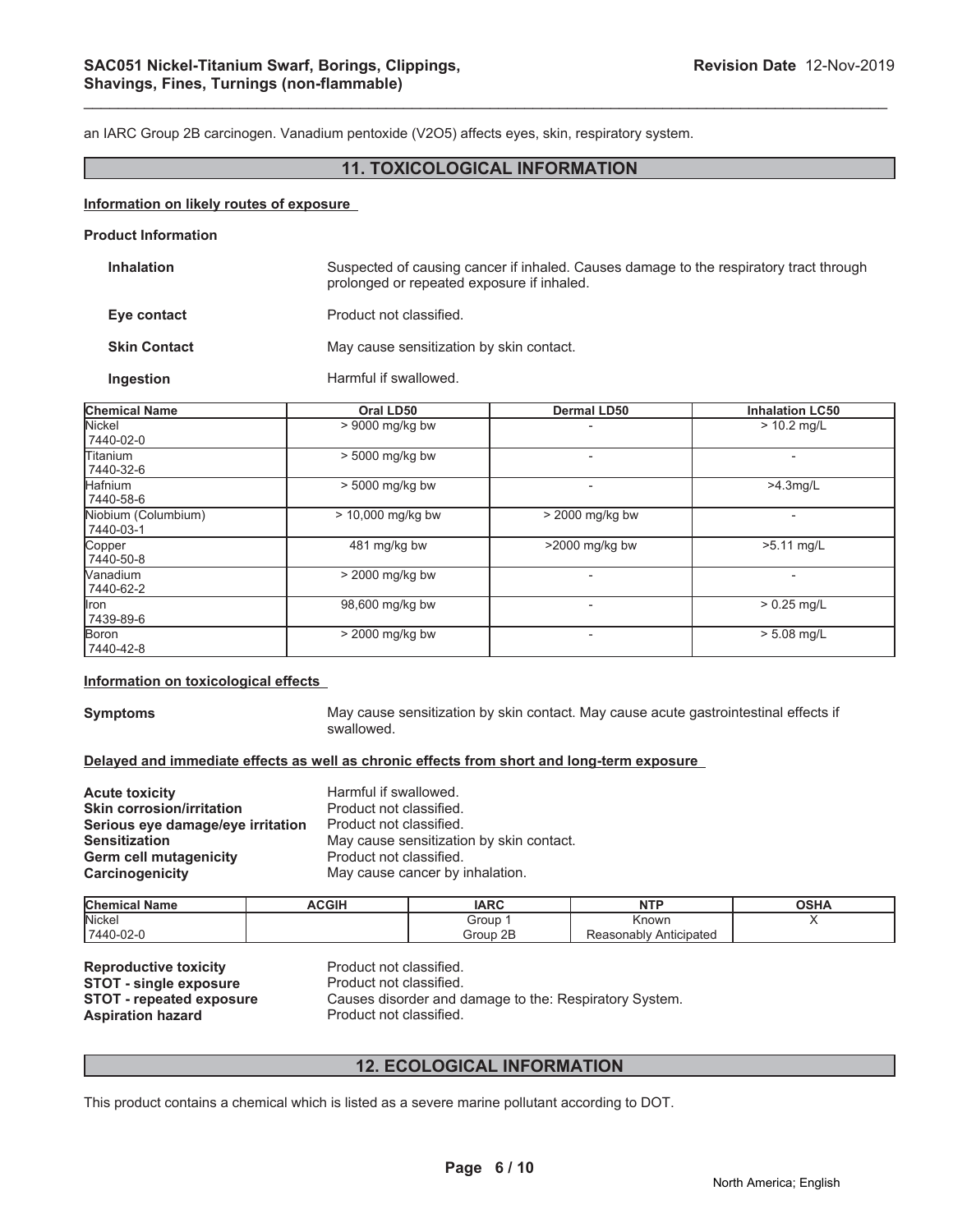#### **Ecotoxicity**

This product as shipped is classified for aquatic chronic toxicity

| <b>Chemical Name</b>             | Algae/aquatic plants                      | Fish                                | <b>Toxicity to</b>                      | <b>Crustacea</b>                                  |
|----------------------------------|-------------------------------------------|-------------------------------------|-----------------------------------------|---------------------------------------------------|
|                                  |                                           |                                     | microorganisms                          |                                                   |
| Nickel                           | NOEC/EC10 values range                    | The 96h LC50s values range          | The 30 min EC50 of nickel               | The 48h LC50s values range                        |
| 7440-02-0                        | from 12.3 µg/l for                        | from 0.4 mg Ni/L for                | for activated sludge was 33             | from 0.013 mg Ni/L for                            |
|                                  | Scenedesmus accuminatus                   | Pimephales promelas to 320          | mg Ni/L.                                | Ceriodaphnia dubia to 4970                        |
|                                  | to $425 \mu g/l$ for                      | mg Ni/L for Brachydanio             |                                         | mg Ni/L for Daphnia magna.                        |
|                                  | Pseudokirchneriella                       | rerio.                              |                                         |                                                   |
| Titanium                         | subcapitata.<br>The 72 h EC50 of titanium | The 96 h LC50 of titanium           | The 3 h EC50 of titanium                | The 48 h EC50 of titanium                         |
| 7440-32-6                        | dioxide to                                | dioxide to Cyprinodon               | dioxide for activated sludge            | dioxide to Daphnia Magna                          |
|                                  | Pseudokirchnerella                        | variegatus was greater than         | were greater than 1000                  | was greater than 1000 mg of                       |
|                                  | subcapitata was 61 mg of                  | 10,000 mg of TiO2/L.                | mg/L.                                   | <b>TiO2/L.</b>                                    |
|                                  | <b>TiO2/L.</b>                            | The 96 h LC50 of titanium           |                                         |                                                   |
|                                  |                                           | dioxide to Pimephales               |                                         |                                                   |
|                                  |                                           | promelas was greater than           |                                         |                                                   |
|                                  |                                           | 1,000 mg of TiO2/L.                 |                                         |                                                   |
| Hafnium                          | The 72 h EC50 of hafnium                  | The 96 h LC50 of Hafnium            | $\overline{\phantom{a}}$                | The 48 h EC50 of Hafnium                          |
| 7440-58-6                        | to Pseudokirchneriella                    | dioxide in water to Danio           |                                         | dioxide to Daphnia magna                          |
|                                  | subcapitata was great than 8              | rerio was greater than the          |                                         | was greater than the                              |
|                                  | ug of Hf/L (100% saturated                | solubility limit of 0.007 mg        |                                         | solubility limit of 0.007 mg                      |
|                                  | solution).                                | $Hf/L$ .                            |                                         | Hf/L.                                             |
| Niobium (Columbium)<br>7440-03-1 |                                           |                                     |                                         |                                                   |
| Copper                           | The 72 h EC50 values of                   | The 96-hr LC50 for                  | The 24 h NOEC of copper                 | The 48 h LC50 values for                          |
| 7440-50-8                        | copper chloride to                        | Pimephales promelas                 | chloride for activated sludge           | Daphnia magna exposed to                          |
|                                  | Pseudokirchneriella                       | exposed to Copper sulfate           | ranged from 0.32 to 0.64 mg             | copper in natural water                           |
|                                  | subcapitata ranged between                | ranged from 256.2 to 38.4           | of Cu/L.                                | ranged between 33.8 µg/L                          |
|                                  | 30 µg/L (pH 7.02, hardness                | ug/L with water hardness            |                                         | (pH 6.1, hardness 12.4 mg/L                       |
|                                  | 250 mg/L CaCO3, DOC 1.95                  | increasing from 45 to 255.7         |                                         | CaCO3, DOC 2.34 mg/L)                             |
|                                  | mg/L) and 824 µg/L (pH                    | $mg/L$ .                            |                                         | and 792 µg/L (pH 7.35,                            |
|                                  | 6.22, hardness 100 mg/L                   |                                     |                                         | hardness 139.7 mg/L                               |
|                                  | CaCO3, DOC 15.8 mg/L).                    |                                     |                                         | CaCO3, DOC 22.8 mg/L).                            |
| Vanadium                         | The 72 h EC50 of vanadium                 | The 96 h LC50 of vanadium           | The 3 h EC50 of sodium                  | The 48 h EC50 of sodium                           |
| 7440-62-2                        | pentoxide to Desmodesmus                  | pentoxide to Pimephales             | metavanadate for activated              | vanadate to Daphnia magna<br>was 2,661 ug of V/L. |
|                                  | subspicatus was 2,907 ug of<br>V/L.       | promelas was 1,850 ug of<br>$V/L$ . | sludge was greater than 100<br>$mq/L$ . |                                                   |
| Iron                             |                                           | The 96 h LC50 of 50% iron           | The 3 h EC50 of iron oxide              | The 48 h EC50 of iron oxide                       |
| 7439-89-6                        |                                           | oxide black in water to Danio       | for activated sludge was                | to Daphnia magna was                              |
|                                  |                                           | rerio was greater than              | greater than 10,000 mg/L.               | greater than 100 mg/L.                            |
|                                  |                                           | 10,000 mg/L.                        |                                         |                                                   |
| <b>Boron</b>                     | The 72-h EC50 value for                   | The 96-hr LC50 for                  | The 3 h NOEC of boric acid              | The 48-hr LC50 for                                |
| 7440-42-8                        | reduction of biomass of                   | Pimephales promelas                 | for activated sludge ranged             | Ceriodaphnia dubia exposed                        |
|                                  | Pseudokirchneriella                       | exposed to Boric acid               | from 17.5 to 20 mg/L.                   | to Boric acid/borax mixture                       |
|                                  | subcapitata exposed to Boric              | (82%)/borax (18%) mixture           |                                         | ranged from 91 to 165 mg/L                        |
|                                  | acid at pH 7.5 to 8.3 was                 | was 79.7 mg/L with water            |                                         | with pH ranging from 6.7 to                       |
|                                  | 40.2 mg/L.                                | hardness of 91 mg/L and             |                                         | 8.4.                                              |
|                                  |                                           | water pH of 8.0.                    |                                         |                                                   |

\_\_\_\_\_\_\_\_\_\_\_\_\_\_\_\_\_\_\_\_\_\_\_\_\_\_\_\_\_\_\_\_\_\_\_\_\_\_\_\_\_\_\_\_\_\_\_\_\_\_\_\_\_\_\_\_\_\_\_\_\_\_\_\_\_\_\_\_\_\_\_\_\_\_\_\_\_\_\_\_\_\_\_\_\_\_\_\_\_\_\_\_\_

#### **Other adverse effects**

# **13. DISPOSAL CONSIDERATIONS**

### **Waste treatment methods**

| Disposal of wastes            | Disposal should be in accordance with applicable regional, national and local laws and<br>regulations. |
|-------------------------------|--------------------------------------------------------------------------------------------------------|
| <b>Contaminated packaging</b> | Disposal should be in accordance with applicable regional, national and local laws and<br>regulations. |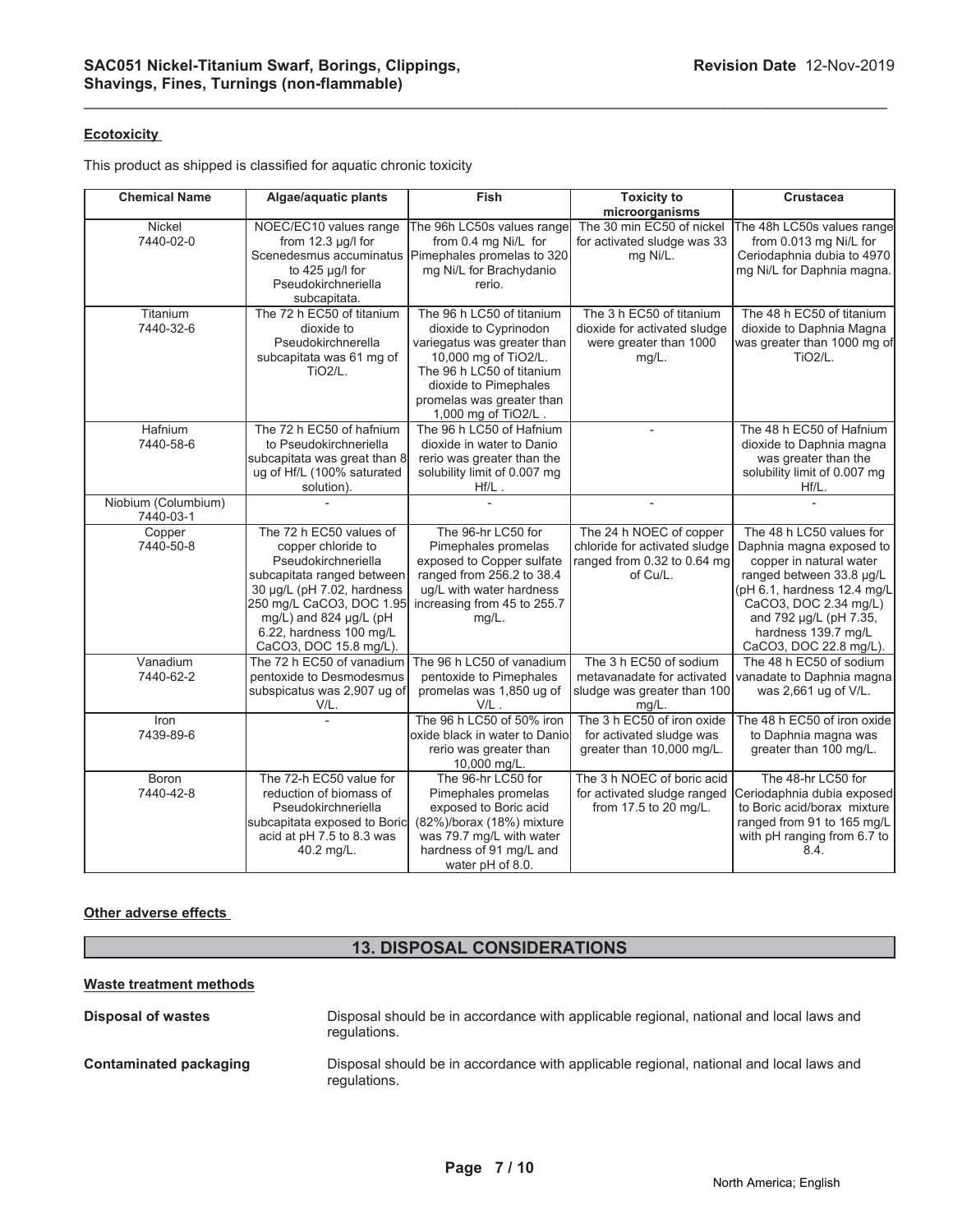This product contains one or more substances that are listed with the State of California as a hazardous waste.

### **14. TRANSPORT INFORMATION**

\_\_\_\_\_\_\_\_\_\_\_\_\_\_\_\_\_\_\_\_\_\_\_\_\_\_\_\_\_\_\_\_\_\_\_\_\_\_\_\_\_\_\_\_\_\_\_\_\_\_\_\_\_\_\_\_\_\_\_\_\_\_\_\_\_\_\_\_\_\_\_\_\_\_\_\_\_\_\_\_\_\_\_\_\_\_\_\_\_\_\_\_\_

| DOT                             | Regulated, if transported in bulk or by vessel                                                     |
|---------------------------------|----------------------------------------------------------------------------------------------------|
| Proper shipping name            | UN/ID No. 3077 Environmentally hazardous substance, solid, n.o.s. (nickel/copper alloy<br>powder)  |
| <b>Hazard Class</b>             |                                                                                                    |
| <b>Packing Group</b>            | Ш                                                                                                  |
| <b>Special Provisions</b>       | 8, 146, 335, A112, B54, B120, IB8, IP3, N20, N91, T1, TP33                                         |
| <b>Marine pollutant</b>         | This product contains a chemical which is listed as a severe marine pollutant according to<br>DOT. |
| <b>Description</b>              | Severe Marine Pollutant: Copper metal powder                                                       |
| <b>Emergency Response Guide</b> | Follow Emergency Response Guidebook, Guide No. 171, EXCEPT for FIRE follow                         |
| <b>Number</b>                   | Emergency Response Guidebook, Guide No. 170                                                        |

#### **15. REGULATORY INFORMATION**

| <b>International Inventories</b> |                   |
|----------------------------------|-------------------|
| <b>TSCA</b>                      | Complies          |
| <b>DSL/NDSL</b>                  | Complies          |
| <b>EINECS/ELINCS</b>             | Complies          |
| <b>ENCS</b>                      | Complies          |
| <b>IECSC</b>                     | Complies          |
| <b>KECL</b>                      | Complies          |
| <b>PICCS</b>                     | <b>Not Listed</b> |
| <b>AICS</b>                      | <b>Not Listed</b> |
|                                  |                   |

#### **Legend:**

 **TSCA** - United States Toxic Substances Control Act Section 8(b) Inventory

 **DSL/NDSL** - Canadian Domestic Substances List/Non-Domestic Substances List

 **EINECS/ELINCS** - European Inventory of Existing Chemical Substances/European List of Notified Chemical Substances

 **ENCS** - Japan Existing and New Chemical Substances

 **IECSC** - China Inventory of Existing Chemical Substances

 **KECL** - Korean Existing and Evaluated Chemical Substances

 **PICCS** - Philippines Inventory of Chemicals and Chemical Substances

 **AICS** - Australian Inventory of Chemical Substances

#### **US Federal Regulations**

#### **SARA 313**

Section 313 of Title III of the Superfund Amendments and Reauthorization Act of 1986 (SARA). This product contains a chemical or chemicals which are subject to the reporting requirements of the Act and Title 40 of the Code of Federal Regulations, Part 372: Chromium (Cr)

| <b>Chemical</b><br><b>Name</b> | <b>CAS No.</b> | Weight-% | $\Omega$<br><b>Threshold Values</b><br><b>SARA</b><br>242<br>$\sqrt{0}$ |
|--------------------------------|----------------|----------|-------------------------------------------------------------------------|
| <b>Nickel</b><br>7440-02-0     | 7440-02-0      | 35-60    | v.                                                                      |
| Copper<br>7440-50-8            | 7440-50-8      | ບ- ເບ    |                                                                         |

#### **SARA 311/312 Hazard Categories**

| <b>Acute health hazard</b>        | Yes |
|-----------------------------------|-----|
| <b>Chronic Health Hazard</b>      | Yes |
| Fire hazard                       | N٥  |
| Sudden release of pressure hazard | Nο  |
| <b>Reactive Hazard</b>            | N٥  |

#### **CWA (Clean Water Act)**

This product contains the following substances which are regulated pollutants pursuant to the Clean Water Act (40 CFR 122.21 and 40 CFR 122.42)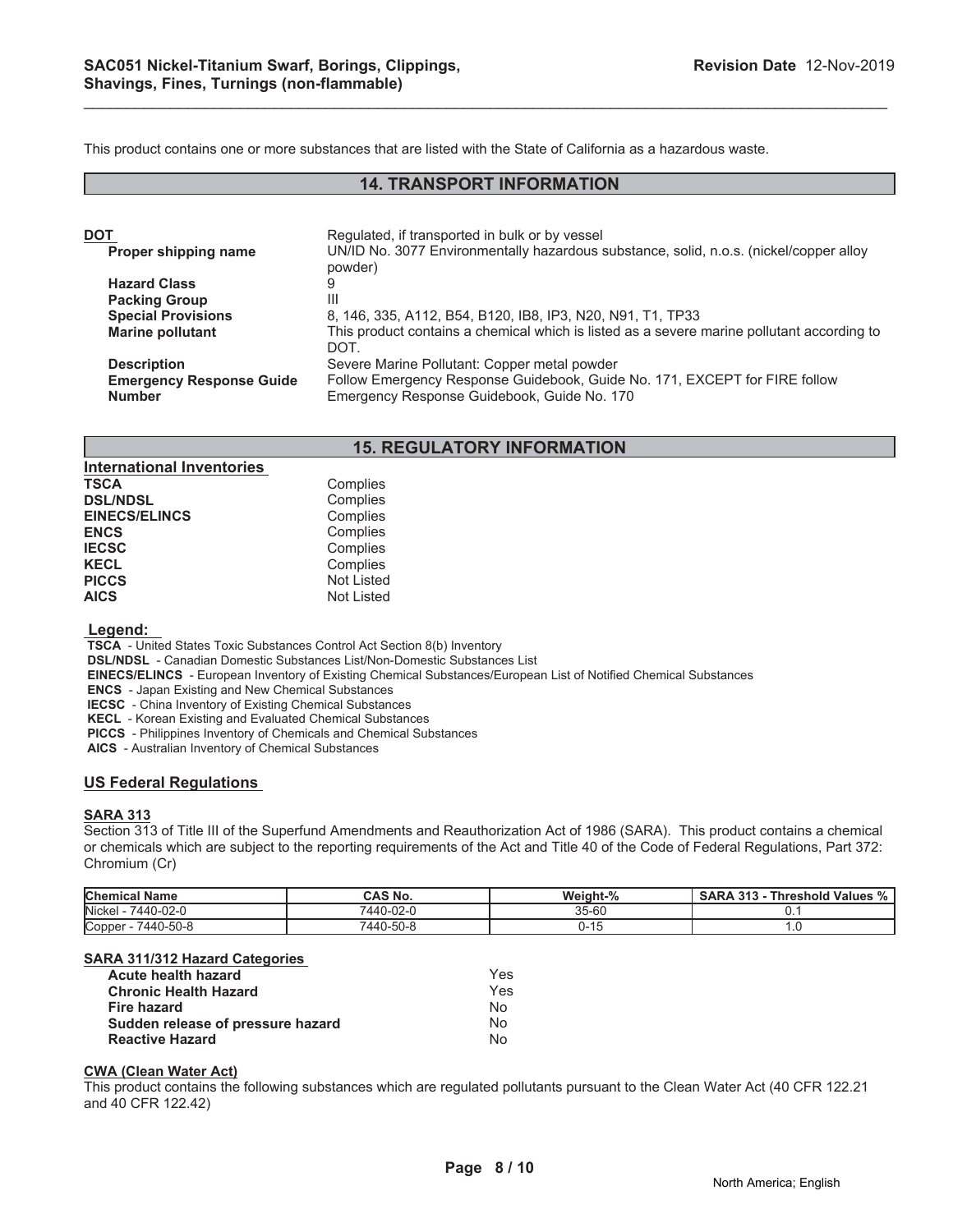| <b>Chemical Name</b> | <b>CWA - Reportable</b><br><b>Quantities</b> | <b>CWA - Toxic Pollutants</b> | <b>CWA - Priority Pollutants</b> | <b>CWA - Hazardous</b><br><b>Substances</b> |
|----------------------|----------------------------------------------|-------------------------------|----------------------------------|---------------------------------------------|
| Nickel<br>7440-02-0  |                                              |                               |                                  |                                             |
| Copper<br>7440-50-8  |                                              |                               |                                  |                                             |

\_\_\_\_\_\_\_\_\_\_\_\_\_\_\_\_\_\_\_\_\_\_\_\_\_\_\_\_\_\_\_\_\_\_\_\_\_\_\_\_\_\_\_\_\_\_\_\_\_\_\_\_\_\_\_\_\_\_\_\_\_\_\_\_\_\_\_\_\_\_\_\_\_\_\_\_\_\_\_\_\_\_\_\_\_\_\_\_\_\_\_\_\_

#### **CERCLA**

This material, as supplied, contains one or more substances regulated as a hazardous substance under the Comprehensive Environmental Response Compensation and Liability Act (CERCLA) (40 CFR 302)

| <b>Chemical Name</b> | <b>Hazardous Substances RQs</b> |
|----------------------|---------------------------------|
| Nickel<br>7440-02-0  | 100 lb                          |
| Copper<br>7440-50-8  | 5000 lb                         |

### **US State Regulations**

#### **California Proposition 65**

This product contains the Proposition 65 chemicals listed below. Proposition 65 warning label available at ATImetals.com.

| ີh∩n<br>анк                                    | -e r<br>$\cdots$<br>.<br>sitior<br>юa<br>н |
|------------------------------------------------|--------------------------------------------|
| <b>Nicke</b><br>$\sim$<br>44<br>UZ-1<br><br>л. | noaer<br>.2r<br>-------                    |

#### **U.S. State Right-to-Know Regulations**

| <b>Chemical Name</b>  | <b>New Jersey</b> | <b>Massachusetts</b> | Pennsylvania |
|-----------------------|-------------------|----------------------|--------------|
| Nickel<br>7440-02-0   | ∧                 |                      |              |
| Titanium<br>7440-32-6 | ∧                 |                      |              |
| Hafnium<br>7440-58-6  | $\cdot$           | ↗                    |              |
| Copper<br>7440-50-8   | ⌒                 |                      |              |
| Vanadium<br>7440-62-2 | ∧                 | ∧                    |              |

#### **U.S. EPA Label Information**

**EPA Pesticide Registration Number** Not applicable

| <b>16. OTHER INFORMATION</b>                                                                                              |                         |                           |                           |                                                     |
|---------------------------------------------------------------------------------------------------------------------------|-------------------------|---------------------------|---------------------------|-----------------------------------------------------|
| <b>NFPA</b>                                                                                                               | <b>Health hazards 1</b> | <b>Flammability 0</b>     | Instability 0             | <b>Physical and Chemical</b><br><b>Properties -</b> |
| <b>HMIS</b>                                                                                                               | Health hazards $2^*$    | <b>Flammability 1</b>     | <b>Physical hazards</b> 0 | Personal protection X                               |
| <b>Chronic Hazard Star Legend</b>                                                                                         |                         | * = Chronic Health Hazard |                           |                                                     |
| <b>Issue Date</b>                                                                                                         | 12-Nov-2019             |                           |                           |                                                     |
| <b>Revision Date</b>                                                                                                      | 12-Nov-2019             |                           |                           |                                                     |
| <b>Revision Note</b>                                                                                                      |                         |                           |                           |                                                     |
| New Safety Data Sheet                                                                                                     |                         |                           |                           |                                                     |
| Note:                                                                                                                     |                         |                           |                           |                                                     |
| The information provided in this safety data sheet is correct to the best of our knowledge, information and belief at the |                         |                           |                           |                                                     |

**date of its publication. The information given is designed only as a guidance for safe handling, use, processing, storage, transportation, disposal and release and is not to be considered a warranty or quality specification. The information relates only to the specific material designated and may not be valid for such material used in combination with any other materials or in any process, unless specified in the text.**

#### **End of Safety Data Sheet**

**Additional information available from:** Safety data sheets and labels available at ATImetals.com